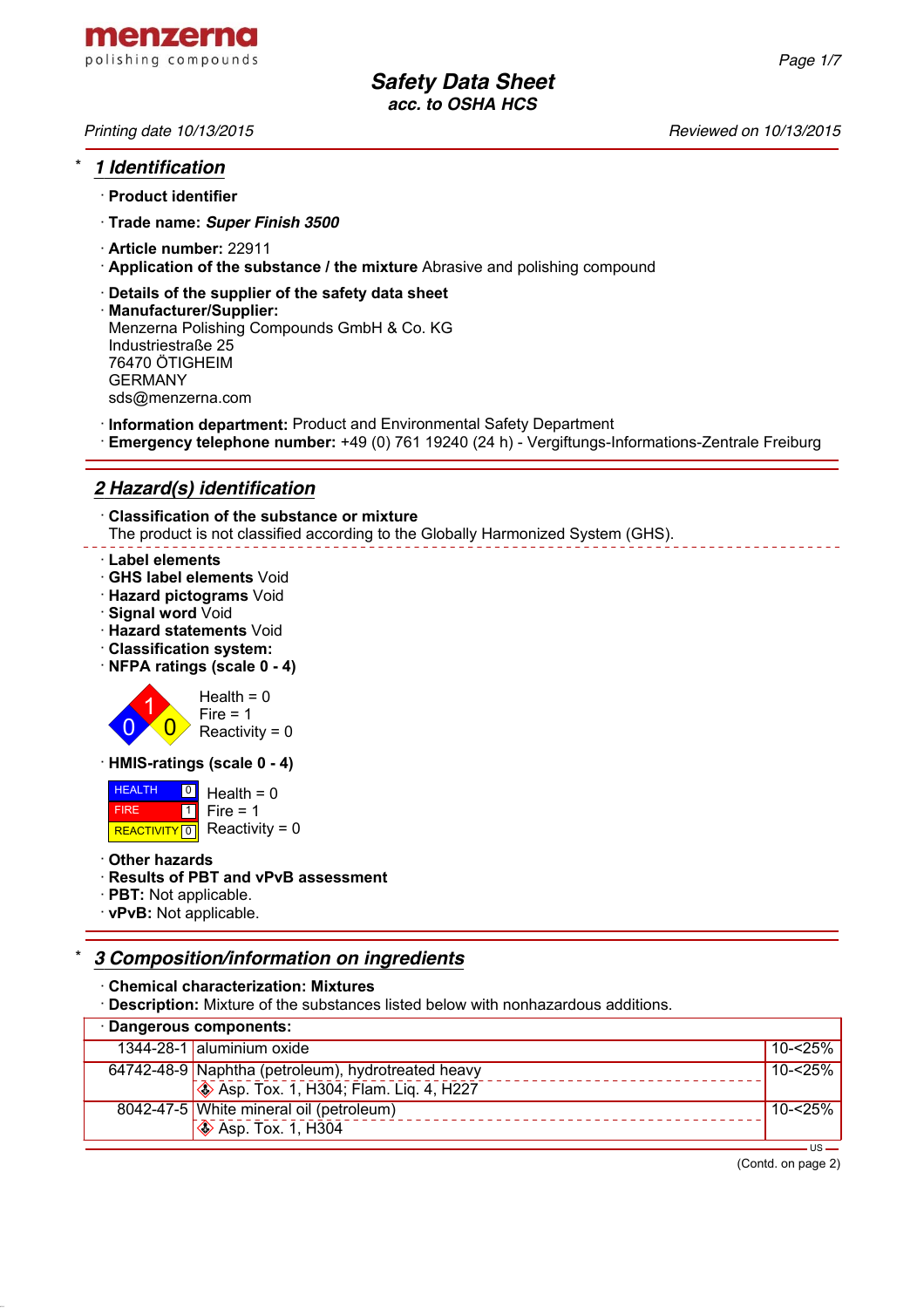menzerna polishing compounds

**Trade name:** *Super Finish 3500*

*Printing date 10/13/2015 Reviewed on 10/13/2015*

(Contd. of page 1)

## *4 First-aid measures*

- · **Description of first aid measures**
- · **General information:** No special measures required.
- · **After inhalation:** Supply fresh air; consult doctor in case of complaints.
- · **After skin contact:**

Immediately wash with water and soap and rinse thoroughly.

If skin irritation continues, consult a doctor.

- · **After eye contact:**
- Rinse opened eye for several minutes under running water. If symptoms persist, consult a doctor.
- · **After swallowing:**

Rinse out mouth and then drink plenty of water.

If symptoms persist consult doctor.

- · **Information for doctor:**
- · **Most important symptoms and effects, both acute and delayed** No further relevant information available.
- · **Indication of any immediate medical attention and special treatment needed** Treat according to symptoms.

# *5 Fire-fighting measures*

- · **Extinguishing media**
- · **Suitable extinguishing agents:** Water spray, foam, dry powder or carbon dioxide.
- · **For safety reasons unsuitable extinguishing agents:** Water with full jet
- · **Special hazards arising from the substance or mixture** Nitrogen oxides (NOx)
- · **Advice for firefighters**
- · **Protective equipment:**

Wear self-contained respiratory protective device.

Wear fully protective suit.

# \* *6 Accidental release measures*

· **Personal precautions, protective equipment and emergency procedures**

Keep unnecessary personnel away. Ensure adequate ventilation. Use personal protection recommended in section 8.

· **Environmental precautions:** Do not allow to enter sewers/ surface or ground water.

· **Methods and material for containment and cleaning up:**

Absorb with liquid-binding material (sand, diatomite, acid binders, universal binders, sawdust).

**Reference to other sections** See Section 7 for information on safe handling. See Section 8 for information on personal protection equipment. See Section 13 for disposal information.

# \* *7 Handling and storage*

- · **Handling:**
- · **Precautions for safe handling** No special precautions are necessary if used correctly.
- · **Information about protection against explosions and fires:** No special measures required.
- · **Conditions for safe storage, including any incompatibilities**

· **Storage:**

- · **Requirements to be met by storerooms and receptacles:**
- Store in a well-ventilated place. Storage temperature: between 15 °C and 25 °C.
- · **Information about storage in one common storage facility:** Not required.
- · **Further information about storage conditions:** None.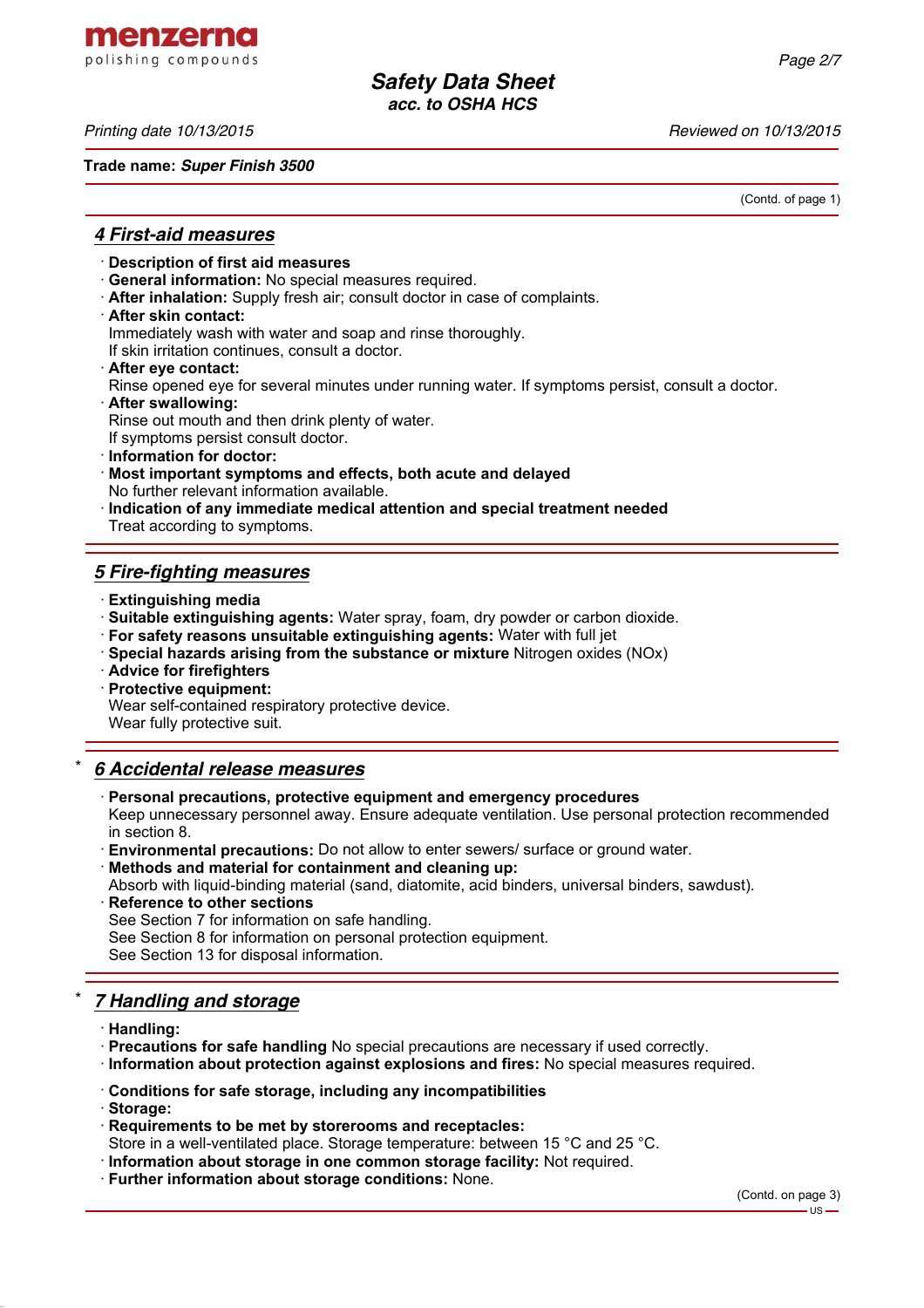### *Printing date 10/13/2015 Reviewed on 10/13/2015*

**Trade name:** *Super Finish 3500*

(Contd. of page 2)

· **Specific end use(s)** No further relevant information available.

## *8 Exposure controls/personal protection*

· **Additional information about design of technical systems:** No further data; see item 7.

### · **Control parameters**

|                                                                                           | <b>UUIIIUI PALAIIIUUI J</b>                                                                                      |  |  |
|-------------------------------------------------------------------------------------------|------------------------------------------------------------------------------------------------------------------|--|--|
|                                                                                           | Components with limit values that require monitoring at the workplace:                                           |  |  |
|                                                                                           | 1344-28-1 aluminium oxide                                                                                        |  |  |
|                                                                                           | PEL Long-term value: 15 <sup>*</sup> ; 15 <sup>**</sup> mg/m <sup>3</sup><br>*Total dust; ** Respirable fraction |  |  |
| <b>REL</b>                                                                                | Long-term value: 10* 5** mg/m <sup>3</sup><br>*Total dust **Respirable fraction                                  |  |  |
| <b>TLV</b>                                                                                | Long-term value: $1*$ mg/m <sup>3</sup><br>as AI; *as respirable fraction                                        |  |  |
|                                                                                           | 8042-47-5 White mineral oil (petroleum)                                                                          |  |  |
|                                                                                           | TWA Long-term value: $5 \text{ mg/m}^3$                                                                          |  |  |
| Additional information: The lists that were valid during the creation were used as basis. |                                                                                                                  |  |  |
|                                                                                           | <b>Exposure controls</b>                                                                                         |  |  |
|                                                                                           | · Personal protective equipment:                                                                                 |  |  |
|                                                                                           | · General protective and hygienic measures:                                                                      |  |  |
|                                                                                           | The usual precautionary measures for handling chemicals should be followed.                                      |  |  |

· **Breathing equipment:** Not necessary if room is well-ventilated.

## · **Protection of hands:**

Protective gloves are recommended.

The glove material has to be impermeable and resistant to the product/ the substance/ the preparation. Due to missing tests no recommendation to the glove material can be given for the product/ the preparation/ the chemical mixture.

Selection of the glove material on consideration of the penetration times, rates of diffusion and the degradation

### · **Material of gloves**

The selection of the suitable gloves does not only depend on the material, but also on further marks of quality and varies from manufacturer to manufacturer. As the product is a preparation of several substances, the resistance of the glove material can not be calculated in advance and has therefore to be checked prior to the application.

· **Penetration time of glove material**

The exact break through time has to be found out by the manufacturer of the protective gloves and has to be observed.

· **Eye protection:** Safety glasses

· **Body protection:** Protective work clothing

| 9 Physical and chemical properties<br>Information on basic physical and chemical properties<br><b>General Information</b> |                 |                    |
|---------------------------------------------------------------------------------------------------------------------------|-----------------|--------------------|
| Appearance:                                                                                                               |                 |                    |
| Form:                                                                                                                     | Viscous         |                    |
| Color:                                                                                                                    | Grev            |                    |
| · Odor:                                                                                                                   | Characteristic  |                    |
| Odour threshold:                                                                                                          | Not determined. |                    |
| $\cdot$ pH-value at 20 °C (68 °F):                                                                                        | > 7             |                    |
|                                                                                                                           |                 | (Contd. on page 4) |



 $\overline{US}$  –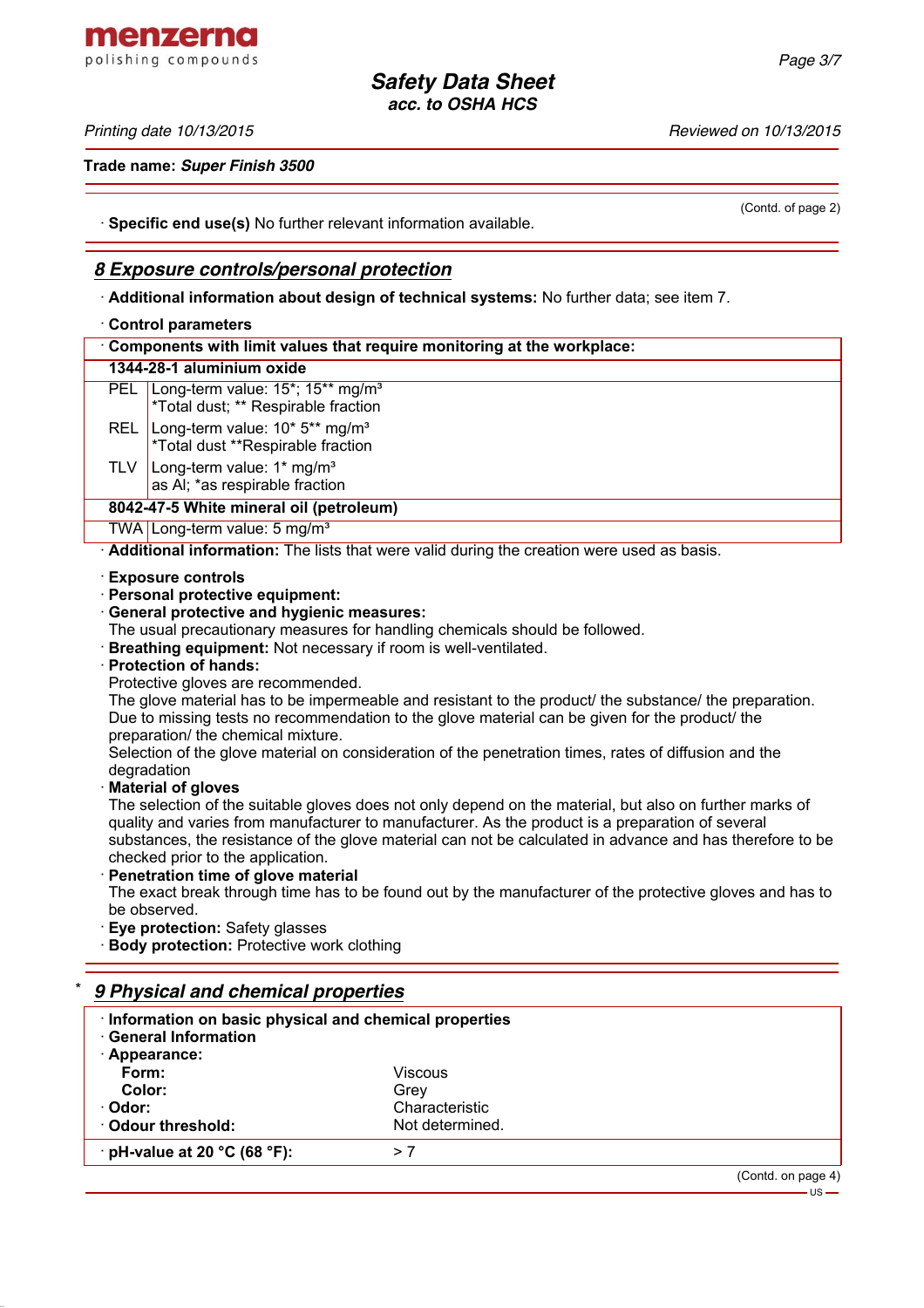*Printing date 10/13/2015 Reviewed on 10/13/2015*

**Trade name:** *Super Finish 3500*

|                                                                                                          |                                                                                      | (Contd. of page 3) |  |
|----------------------------------------------------------------------------------------------------------|--------------------------------------------------------------------------------------|--------------------|--|
| <b>Change in condition</b><br><b>Melting point/Melting range:</b><br><b>Boiling point/Boiling range:</b> | Undetermined.<br>$> 100 °C$ ( $> 212 °F$ )                                           |                    |  |
| · Flash point:                                                                                           | $> 100 °C$ ( $> 212 °F$ )                                                            |                    |  |
| · Flammability (solid, gaseous):                                                                         | Not applicable.                                                                      |                    |  |
| · Decomposition temperature:                                                                             | Not determined.                                                                      |                    |  |
| · Auto igniting:                                                                                         | Product is not selfigniting.                                                         |                    |  |
| Danger of explosion:                                                                                     | Product does not present an explosion hazard.                                        |                    |  |
| $\cdot$ Density at 20 °C (68 °F):<br>· Relative density<br>· Vapour density<br><b>Evaporation rate</b>   | 1,1 $g/cm^3$ (9.18 lbs/gal)<br>Not determined.<br>Not determined.<br>Not determined. |                    |  |
| · Solubility in / Miscibility with<br>Water:                                                             | Not miscible or difficult to mix.                                                    |                    |  |
| · Partition coefficient (n-octanol/water): Not determined.                                               |                                                                                      |                    |  |
| · Viscositv:<br>Dynamic:<br>Kinematic at 40 $^{\circ}$ C (104 $^{\circ}$ F):                             | Not determined.<br>$> 20.5$ mm <sup>2</sup> /s                                       |                    |  |
| · Solvent content:<br><b>VOC content:</b><br><b>Other information</b>                                    | 12,4 %<br>691.6 g/l / 5.77 lb/gl<br>No further relevant information available.       |                    |  |
|                                                                                                          |                                                                                      |                    |  |

# *10 Stability and reactivity*

· **Reactivity** None under normal conditions.

· **Chemical stability**

· **Thermal decomposition / conditions to be avoided:**

No decomposition if used according to specifications.

- · **Possibility of hazardous reactions** No dangerous reactions known.
- · **Conditions to avoid** No further relevant information available.
- · **Incompatible materials:** No further relevant information available.
- · **Hazardous decomposition products:** No dangerous decomposition products known.

# \* *11 Toxicological information*

· **Information on toxicological effects**

· **Acute toxicity:**

## · **LD/LC50 values that are relevant for classification:**

## **64742-48-9 Naphtha (petroleum), hydrotreated heavy**

Oral LD50 >5000 mg/kg (rat)

Dermal LD50  $\geq$ 3000 mg/kg (rab)

# · **Primary irritant effect:**

· **on the skin:** No irritant effect.

· **on the eye:** No irritating effect.

· **Sensitization:** No sensitizing effects known.

# menzerna polishing compounds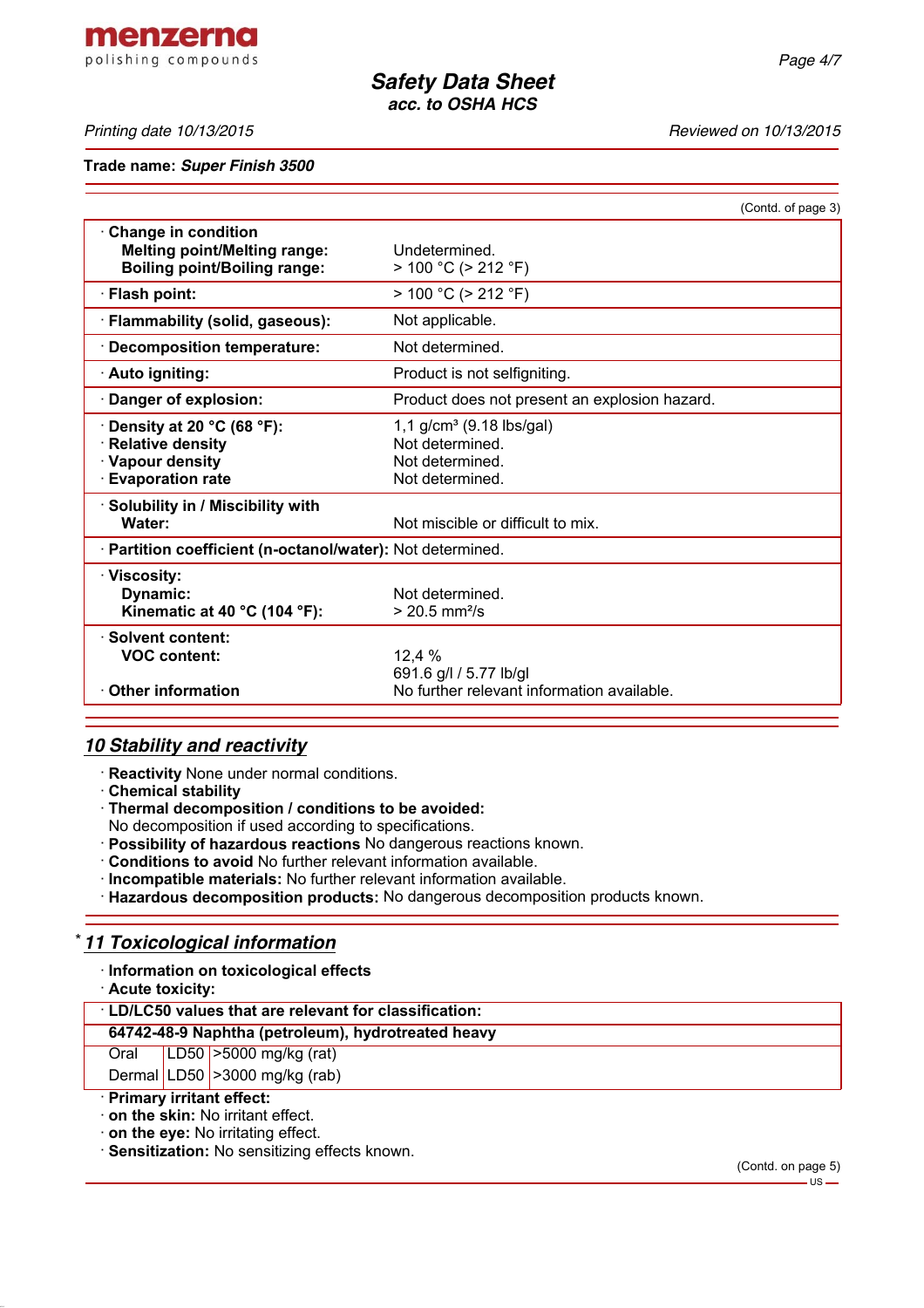menzerna polishing compounds

### *Printing date 10/13/2015 Reviewed on 10/13/2015*

#### **Trade name:** *Super Finish 3500*

(Contd. of page 4)

### · **Additional toxicological information:**

The product is not subject to classification according to internally approved calculation methods for preparations:

When used and handled according to specifications, the product does not have any harmful effects according to our experience and the information provided to us.

### · **OSHA-Ca (Occupational Safety & Health Administration)**

None of the ingredients is listed.

## *12 Ecological information*

### · **Toxicity**

- · **Aquatic toxicity:** No further relevant information available.
- · **Persistence and degradability** No further relevant information available.
- · **Behavior in environmental systems:**
- · **Bioaccumulative potential** No further relevant information available.
- · **Mobility in soil** No further relevant information available.
- · **Additional ecological information:**
- · **General notes:**

Do not allow undiluted product or large quantities of it to reach ground water, water course or sewage system.

### · **Results of PBT and vPvB assessment**

- · **PBT:** Not applicable.
- · **vPvB:** Not applicable.
- · **Other adverse effects** No further relevant information available.

## \* *13 Disposal considerations*

- · **Waste treatment methods**
- · **Recommendation:** Must be specially treated adhering to official regulations.
- · **Waste disposal key:**

Waste codes should be determined in consultation with the customer, supplier and disposal.

- · **Uncleaned packagings:**
- · **Recommendation:** Disposal must be made according to official regulations.
- · **Recommended cleansing agent:** Water, if necessary with cleansing agents.

## *14 Transport information*

| · UN-Number<br>· DOT, ADR, ADN, IMDG, IATA             | Void |                    |
|--------------------------------------------------------|------|--------------------|
| · UN proper shipping name<br>DOT, ADR, ADN, IMDG, IATA | Void |                    |
| · Transport hazard class(es)                           |      |                    |
| DOT, ADR, ADN, IMDG, IATA<br>· Class                   | Void |                    |
| · Packing group<br>· DOT, ADR, IMDG, IATA              | Void |                    |
| · Environmental hazards:<br>· Marine pollutant:        | No   |                    |
|                                                        |      | (Contd. on page 6) |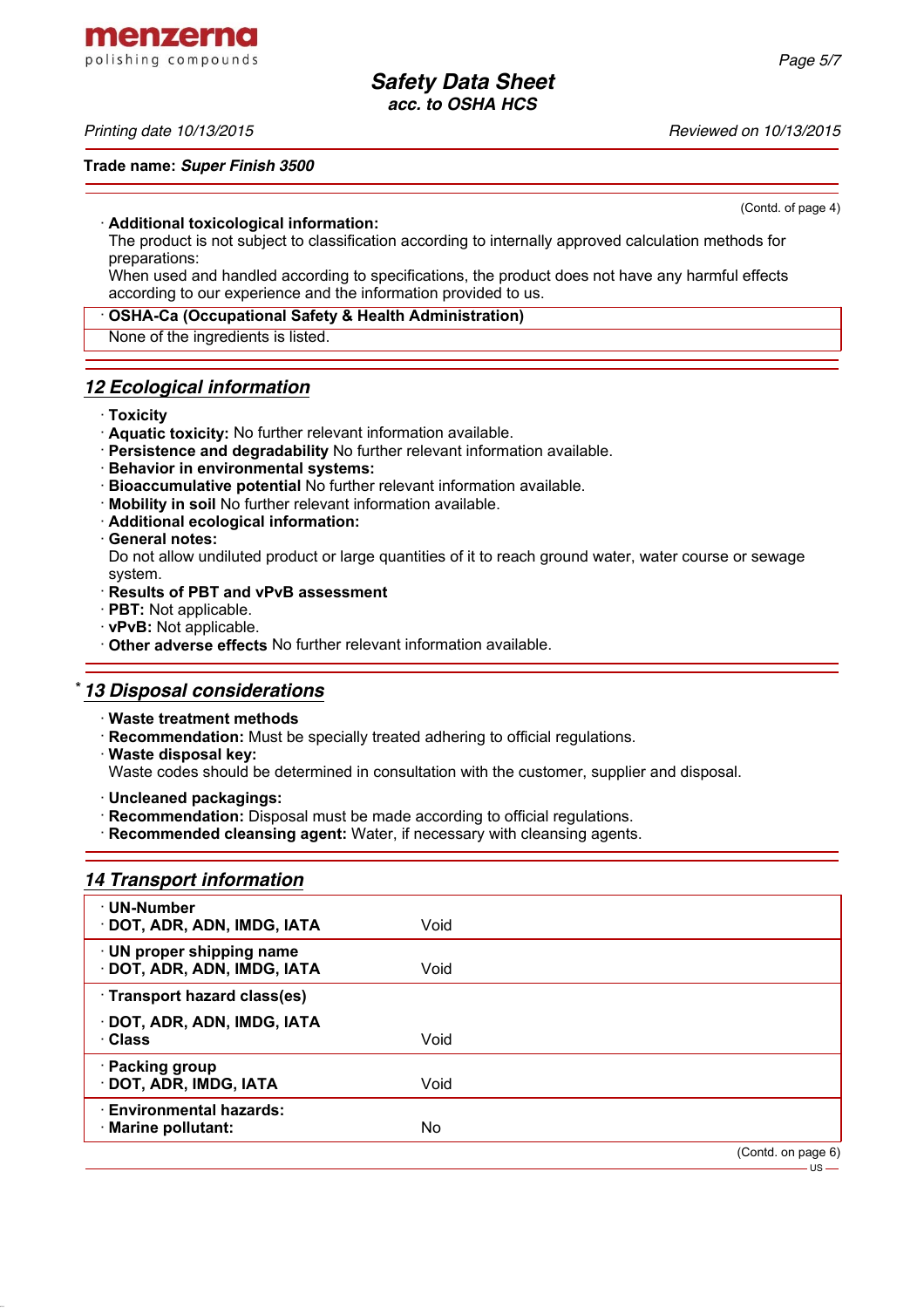menzerna polishing compounds

*Printing date 10/13/2015 Reviewed on 10/13/2015*

**Trade name:** *Super Finish 3500*

|                                                                                     |                 | (Contd. of page 5) |
|-------------------------------------------------------------------------------------|-----------------|--------------------|
| · Special precautions for user                                                      | Not applicable. |                    |
| • Transport in bulk according to Annex II of<br><b>MARPOL73/78 and the IBC Code</b> | Not applicable. |                    |
| UN "Model Regulation":                                                              | Void            |                    |
|                                                                                     |                 |                    |

## \* *15 Regulatory information*

| Safety, health and environmental regulations/legislation specific for the substance or mixture<br>Regulation 1907/2006/EC, REACH concerning the Registration, Evaluation, Authorisation and Restriction |    |
|---------------------------------------------------------------------------------------------------------------------------------------------------------------------------------------------------------|----|
| of Chemicals.                                                                                                                                                                                           |    |
| Regulation 453/2010/EU, REACH as amended.<br>Regulation 1272/2008/EC, on Classification, Labelling and Packaging of substances and mixtures.                                                            |    |
| · Sara                                                                                                                                                                                                  |    |
| Section 355 (extremely hazardous substances):                                                                                                                                                           |    |
| None of the ingredients is listed.                                                                                                                                                                      |    |
| · Section 313 (Specific toxic chemical listings):                                                                                                                                                       |    |
| 1344-28-1 aluminium oxide                                                                                                                                                                               |    |
| · TSCA (Toxic Substances Control Act):                                                                                                                                                                  |    |
| All ingredients are listed.                                                                                                                                                                             |    |
| · Proposition 65                                                                                                                                                                                        |    |
| <b>Chemicals known to cause cancer:</b>                                                                                                                                                                 |    |
| None of the ingredients is listed.                                                                                                                                                                      |    |
| Chemicals known to cause reproductive toxicity for females:                                                                                                                                             |    |
| None of the ingredients is listed.                                                                                                                                                                      |    |
| Chemicals known to cause reproductive toxicity for males:                                                                                                                                               |    |
| None of the ingredients is listed.                                                                                                                                                                      |    |
| Chemicals known to cause developmental toxicity:                                                                                                                                                        |    |
| None of the ingredients is listed.                                                                                                                                                                      |    |
| Carcinogenic categories                                                                                                                                                                                 |    |
| <b>EPA (Environmental Protection Agency)</b>                                                                                                                                                            |    |
| None of the ingredients is listed.                                                                                                                                                                      |    |
| TLV (Threshold Limit Value established by ACGIH)                                                                                                                                                        |    |
| 1344-28-1 aluminium oxide                                                                                                                                                                               | A4 |
| · NIOSH-Ca (National Institute for Occupational Safety and Health)                                                                                                                                      |    |

None of the ingredients is listed.

· **GHS label elements** Void

· **Hazard pictograms** Void

· **Signal word** Void

· **Hazard statements** Void

· **Chemical safety assessment:** A Chemical Safety Assessment has not been carried out.

# *16 Other information*

This information is based on our present knowledge. However, this shall not constitute a guarantee for any specific product features and shall not establish a legally valid contractual relationship.